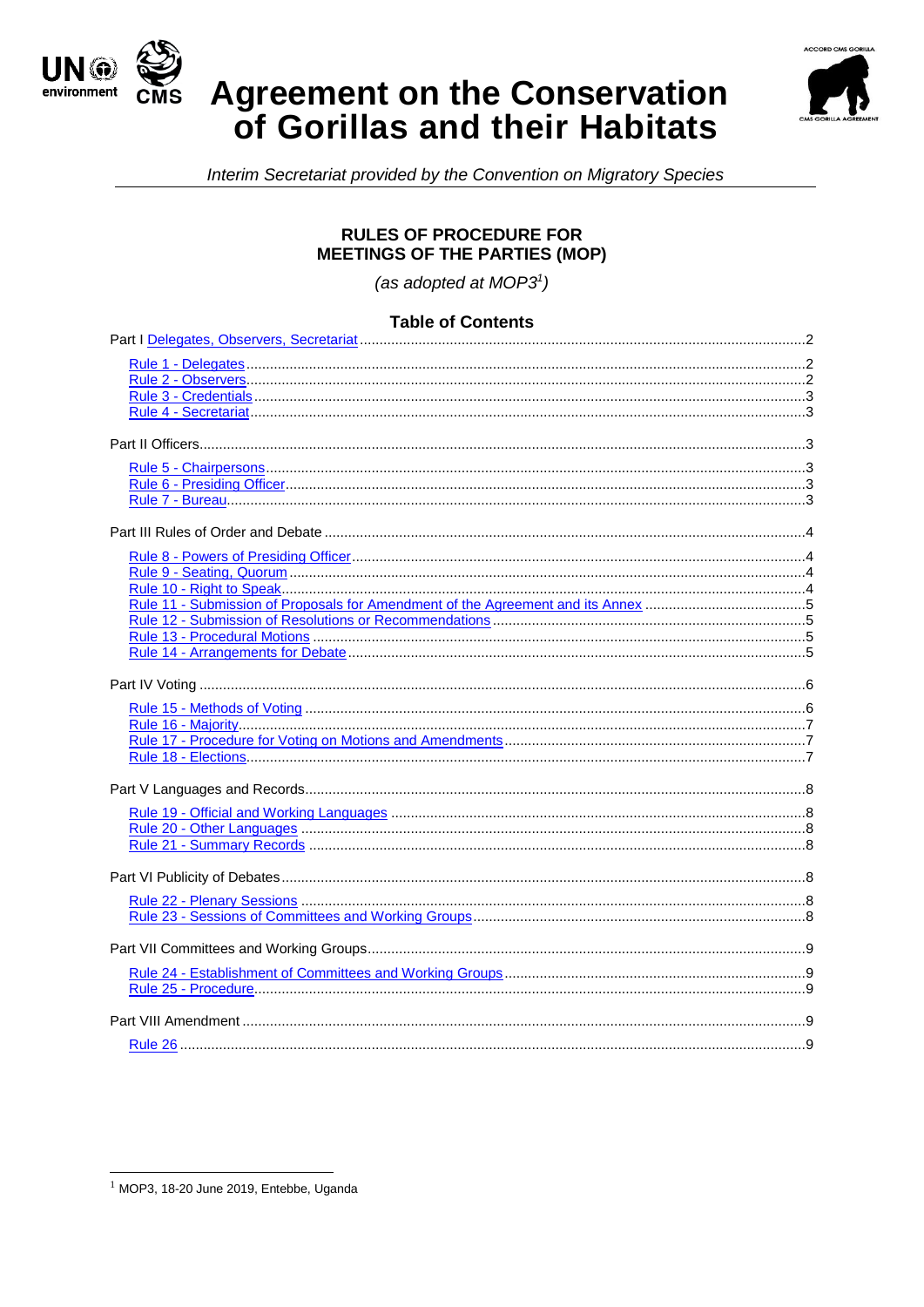# **Part I**

### **Delegates, Observers, Secretariat**

### <span id="page-1-1"></span><span id="page-1-0"></span>**Rule 1 - Delegates**

- 1. A Party to the Agreement (hereafter referred to as a "Party")<sup>2</sup> shall be entitled to be represented at the meeting by a delegation consisting of a Representative and such Alternative Representatives and Advisers as the Party may deem necessary.
- 2. Without prejudice to the provisions of Rule 14, paragraph 2, the Representative of a Party shall exercise the voting rights of that Party. In their absence, an Alternative Representative of that Party shall act in their place over the full range of their functions.
- 3. Logistic and other limitations may require that no more than four delegates of any Party be present at a plenary session. The Secretariat shall notify Parties, Observers and other participants of any such limitations in advance of the meeting.

### <span id="page-1-2"></span>**Rule 2 - Observers**

- 1. The United Nations, its Specialized Agencies, the International Atomic Energy Agency and any State not a Party to the Agreement may be represented at the meeting by Observers who shall have the right to participate but not to vote.<sup>3</sup>
- 2. Any body or agency technically qualified in protection, conservation and management of gorillas which is either:
	- (a) an international agency or body, either governmental or non-governmental, or a national governmental agency or body; or
	- (b) a national non-governmental agency or body which has been approved for this purpose by the State in which it is located;

and which has informed the Secretariat of the Agreement of its desire to be represented at the meeting by Observers, shall be permitted to be represented unless at least onethird of the Parties present object. Once admitted, these Observers shall have the right to participate but not to vote.<sup>4</sup>

- 3. Bodies and agencies desiring to be represented at the meeting by Observers shall submit the names of their representatives (and in the case of bodies and agencies referred to in paragraph (2) (b) of this Rule, evidence of the approval of the State in which they are located) to the Secretariat of the Convention prior to the opening of the meeting.
- 4. Logistic and other limitations may require that no more than two Observers from any non-Party State, body or agency be present at a plenary session of the meeting. The Secretariat shall notify Parties, Observers and other participants of any such limitations in advance of the meeting.
- 5. No standard participation fee for non-governmental organisations shall be levied. Nonetheless contributions are appreciated.

l See Articles I, paragraph 2 (e), of the Agreement. Deadline for the deposit of instruments of ratification, acceptance, approval or accession is on or before 30 September 2008, in order for the Agreement to be in effect for a Party at the First Meeting of Parties.

See Convention, Article VII, paragraph 8.

See Convention, Article VII, paragraph 9.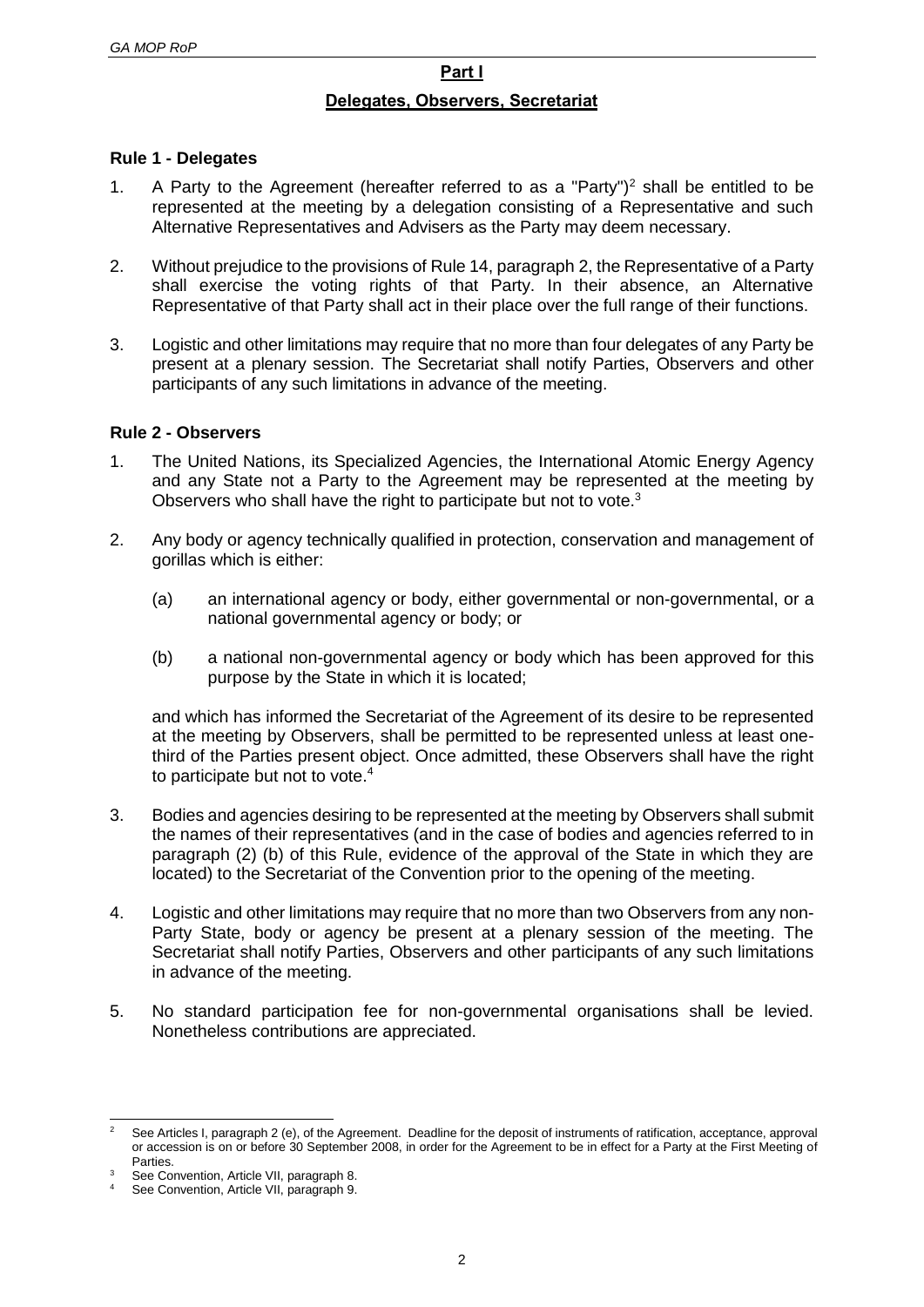### <span id="page-2-0"></span>**Rule 3 - Credentials**

- 1. The Representative or any Alternative Representative of a Party shall, before exercising the voting rights of the Party, have been granted powers by, or on behalf of, a proper authority, such as the Head of State, the Head of Government or the Minister of Foreign Affairs or the head of an executive body of any regional economic organization or as mentioned in footnote 1 above enabling them to represent the Party at the meeting and to vote.
- 2. Such credentials shall be submitted to the Secretariat of the Convention.
- 3. A Credentials Committee of not more than five Representatives shall examine the credentials and shall report thereon to the meeting. Pending a decision on their credentials, delegates may participate provisionally in the meeting.

### <span id="page-2-1"></span>**Rule 4 - Secretariat**

The Secretariat of the Convention shall service and act as secretariat for the meeting.<sup>5</sup>

# **Part II**

### **Officers**

### <span id="page-2-3"></span><span id="page-2-2"></span>**Rule 5 - Chairpersons**

1. The Meeting of Parties at each session shall elect a Chairperson and Vice-Chairperson.

### <span id="page-2-4"></span>**Rule 6 - Presiding Officer**

- 1. The Chairperson shall preside at all plenary sessions of the meeting.
- 2. If the Chairperson is absent or is unable to discharge the duties of Presiding Officer, the Vice-Chairperson shall deputize.
- 3. The Presiding Officer shall not vote but may designate an Alternative Representative from the same delegation.
- 4. The Chairperson shall represent the Meeting of the Parties intersessionally until a new Chairperson has been elected at the following session. He/she shall represent the Meeting and the Parties as required, promote the Agreement and shall carry out such other functions as may be entrusted to him/her by the Meeting.

### <span id="page-2-5"></span>**Rule 7 - Bureau**

- 1. The Chairperson, the Vice-Chairperson, the Chairperson of the Technical Committee, and the Secretariat shall constitute the Bureau of the Meeting with the general duty of forwarding the business of the meeting including, where appropriate, altering the timetable and structure of the meeting and specifying time limits for debates.
- 2. The Chairperson shall preside over the Bureau.

l See Agreement, Article V, paragraph 2, and Article VII, sub-paragraph (a).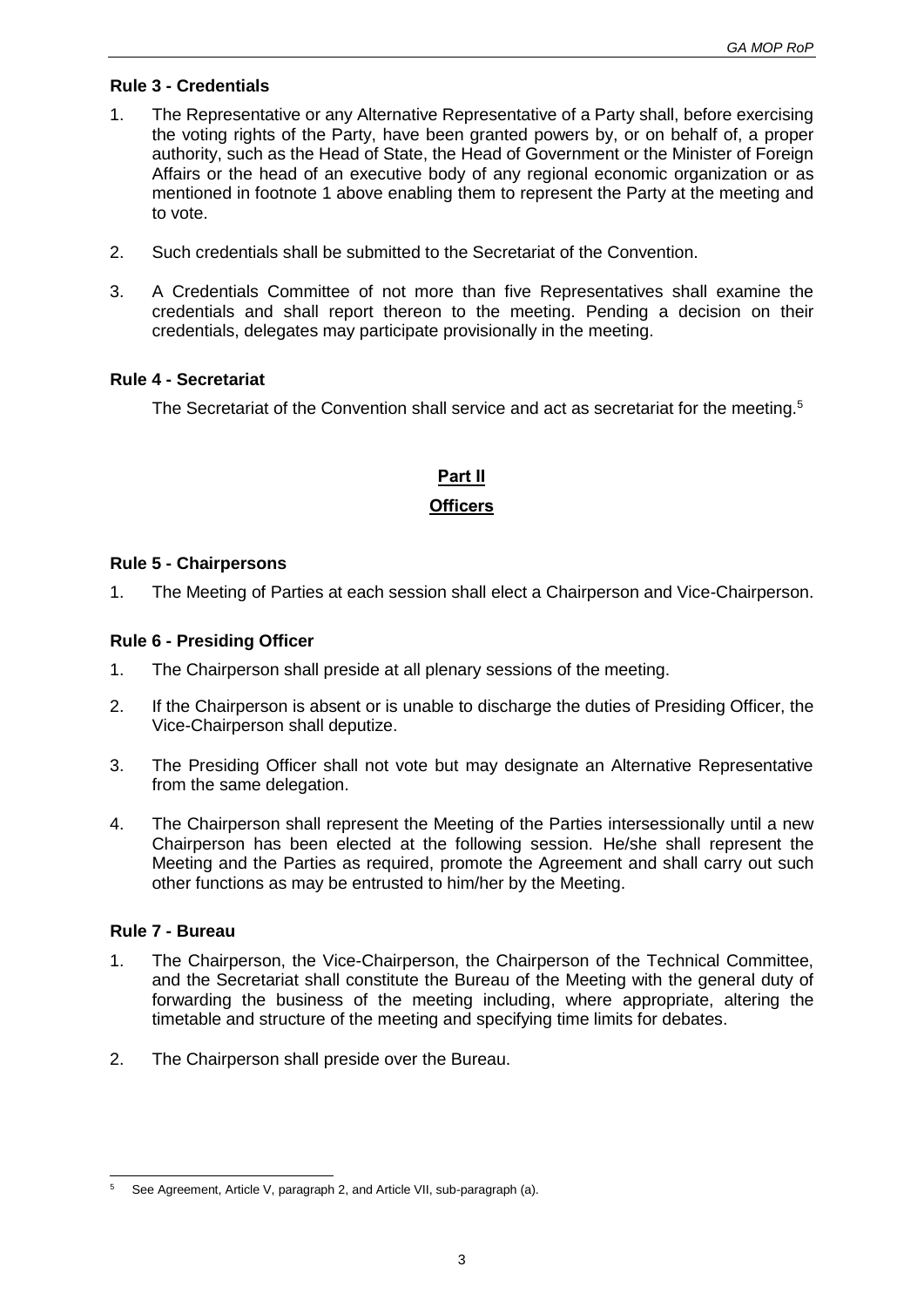# **Part III**

### **Rules of Order and Debate**

### <span id="page-3-1"></span><span id="page-3-0"></span>**Rule 8 - Powers of the Presiding Officer**

- 1. In addition to exercising powers conferred elsewhere in these Rules, the Presiding Officer shall at plenary sessions of the meeting:
	- (a) open and close the session;
	- (b) direct the discussions;
	- (c) ensure the observance of these Rules;
	- (d) accord the right to speak;
	- (e) put questions to the vote and announce decisions;
	- (f) rule on points of order; and
	- (g) subject to these Rules, have complete control of the proceedings of the meeting and the maintenance of order.
- 2. The Presiding Officer may, in the course of discussion at a plenary session of the meeting, propose to the Conference:
	- (a) time limits for speakers;
	- (b) limitation of the number of times the members of a delegation or the Observers from a State not a Party, body or agency may speak on any question;
	- (c) the closure of the list of speakers;
	- (d) the adjournment or the closure of the debate on the particular subject or question under discussion; and
	- (e) the suspensions or adjournment of the session.

### <span id="page-3-2"></span>**Rule 9 - Seating, Quorum**

- 1. Delegations shall be seated in accordance with the alphabetical order of the names of the Parties in the English language.
- 2. A quorum for plenary sessions of the meeting shall consist of one-half of the Parties having delegations at the meeting. No plenary session shall take place in the absence of a quorum.

### <span id="page-3-3"></span>**Rule 10 - Right to Speak**

- 1. The Presiding Officer shall call upon speakers in the order in which they signify their desire to speak, with precedence given to the delegates.
- 2. A delegate or observer may speak only if called upon by the Presiding Officer, who may call a speaker to order if the remarks are not relevant to the subject under discussion.
- 3. A speaker shall not be interrupted except on a point of order. The speaker may, however, with the permission of the Presiding Officer, give way during their speech to allow any delegate or observer to request elucidation on a particular point in that speech.
- 4. The Chairperson of a committee or working group may be accorded precedence for the purpose of explaining the conclusions arrived at by that committee or working group.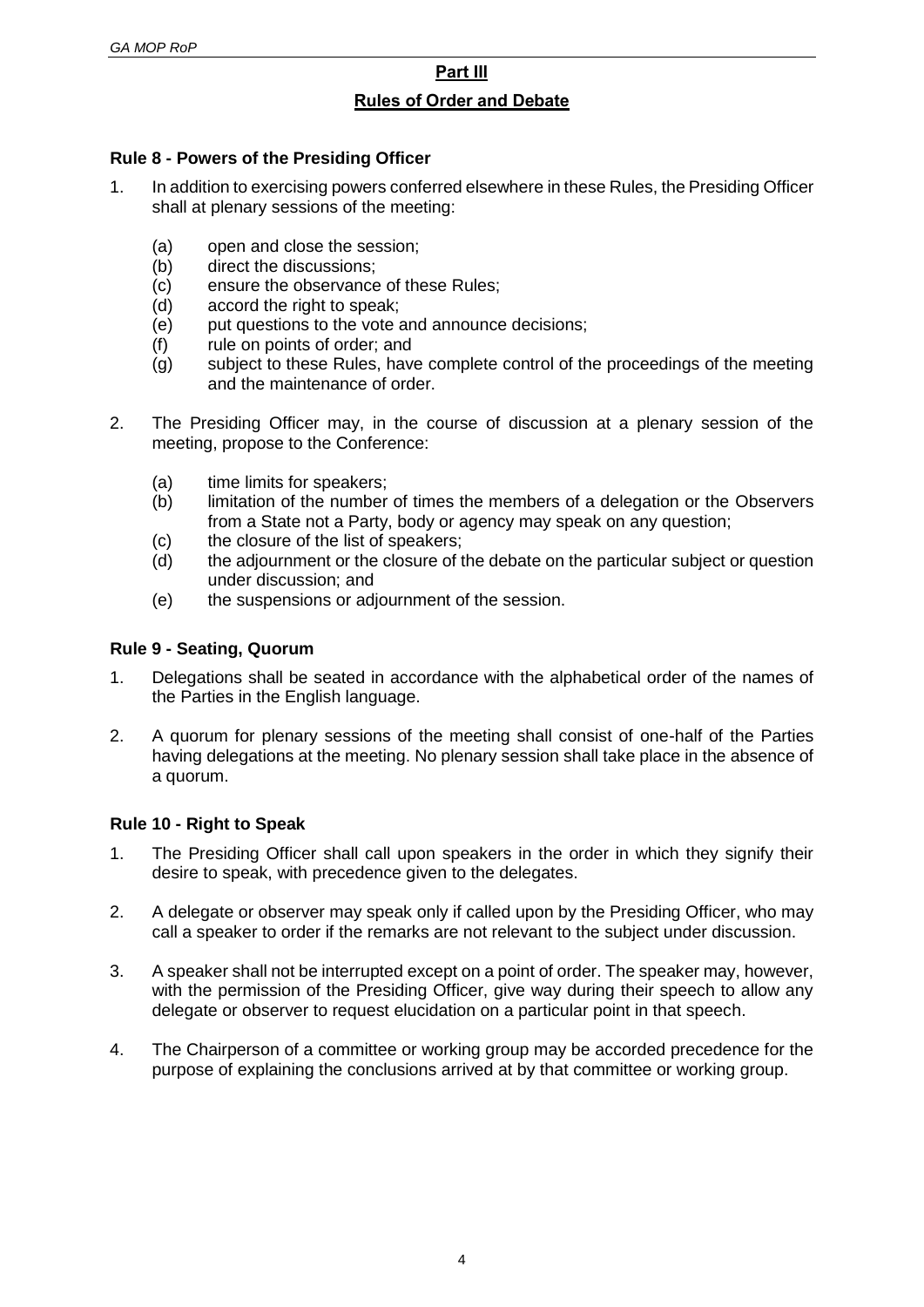### <span id="page-4-0"></span>**Rule 11 - Submission of Proposals for Amendment of the Agreement and its Annex**

- 1. As a general rule, proposals shall, subject to any provisions of the Agreement itself, have been communicated at least 150 days before the meeting to the Secretariat, which shall have circulated them to all Parties in the working languages of the meeting. Proposals arising out of discussion of the foregoing may be discussed at any plenary session of the meeting provided copies of them have been circulated to all delegations not later than the day preceding the session. The Presiding Officer may also permit the discussion and consideration of urgent proposals arising after the period prescribed above in the first sentence of this Rule provided that they relate to proposed amendments which have been circulated in accordance with the second sentence of this Rule and that their consideration will not unduly inhibit the proceedings of the Meeting. The Presiding Officer may, in addition, permit the discussion of motions as to procedures, even though such motions have not been circulated previously.
- 2. After a proposal has been adopted or rejected by the Conference it shall not be reconsidered unless a two-thirds majority of the Representatives participating in the meeting so decide. Permission to speak on a motion to reconsider a proposal shall be accorded only to a delegate from each of two Parties wishing to speak against the motion, after which the motion shall immediately be put to the vote.

### <span id="page-4-1"></span>**Rule 12 - Submission of Resolutions or Recommendations**

As a general rule Resolutions or Recommendations shall have been communicated at least 60 days before the meeting to the Secretariat who shall circulate them to all Parties in the working languages in the meeting. The remaining provisions of Rule 11 shall also apply *mutatis mutandis* to the treatment of Resolutions and Recommendations.

### <span id="page-4-2"></span>**Rule 13 - Procedural Motions**

- 1. During the discussion of any matter, a delegate may rise to make a point of order, and the point of order shall be immediately decided by the Presiding Officer in accordance with these Rules. A delegate may appeal against any ruling of the Presiding Officer. The appeal shall immediately be put to the vote, and the Presiding Officer's ruling shall stand unless a majority of the Representatives present and voting otherwise decide. A delegate rising to a point of order may not speak on the substance of the matter under discussion.
- 2. The following motions shall have precedence in the following order over all other proposals or motions before the Meeting:
	- (a) to suspend the session;
	- (b) to adjourn the session;
	- (c) to adjourn the debate on the particular subject or question under discussion; and
	- (d) to close the debate on the particular subject or question under discussion.

#### <span id="page-4-3"></span>**Rule 14 - Arrangements for Debate**

- 1. The Meeting may, on a proposal by the Presiding Officer or by a delegate, limit the time to be allowed to each speaker and the number of times delegates or observers may speak on any question. When the debate is subject to such limits, and a speaker has spoken for the allotted time, the Presiding Officer shall call the speaker to order without delay.
- 2. During the course of a debate the Presiding Officer may announce the list of speakers and, with the consent of the meeting, declare the list closed. The Presiding Officer may, however, accord the right of reply to any delegate if a speech delivered after the list has been declared closed makes this desirable.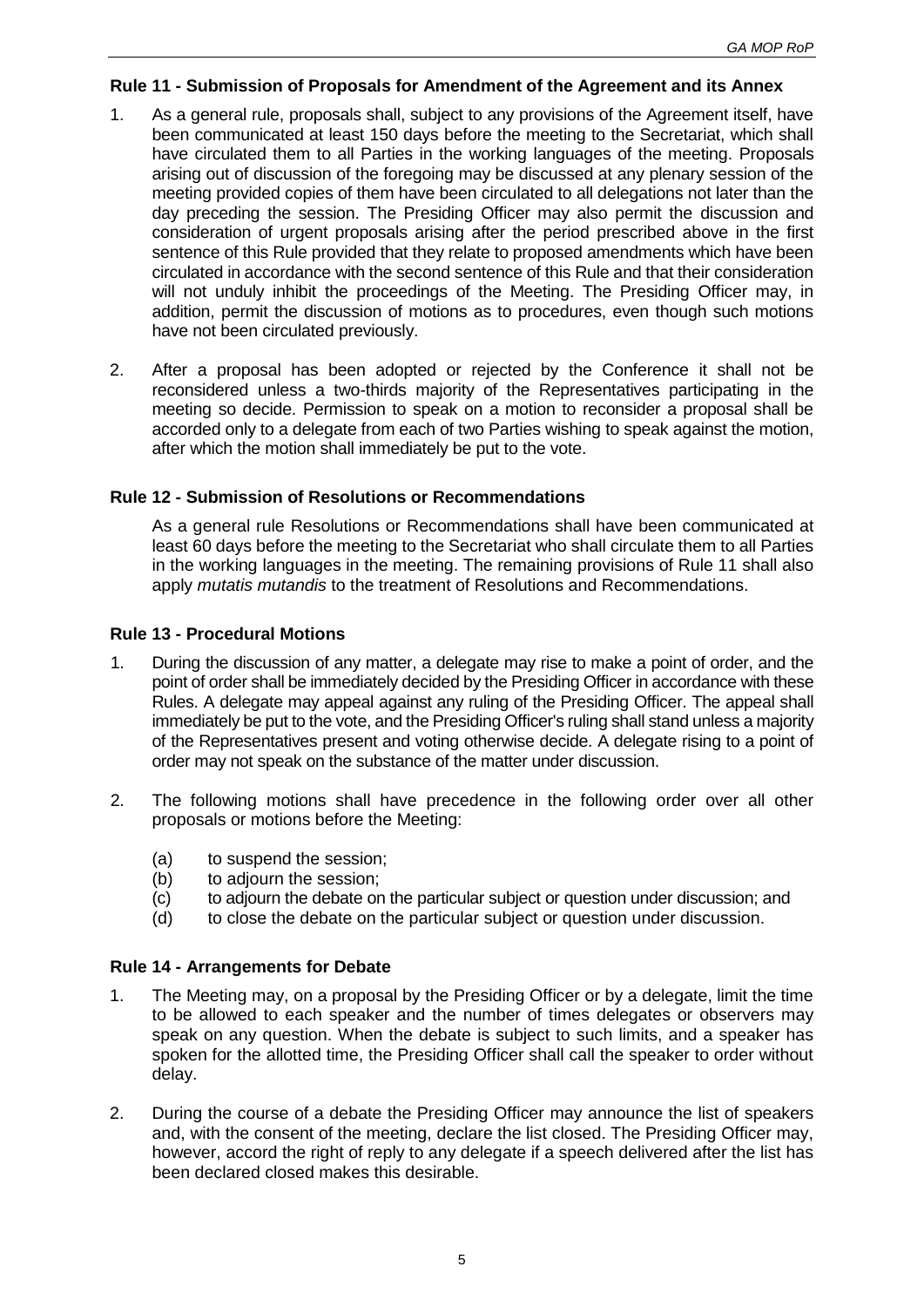#### *GA MOP RoP*

- 3. During the discussion of any matter, a delegate may move the adjournment of the debate on the particular subject or question under discussion. In addition to the proposer of the motion, a delegate may speak in favour of, and a delegate of each of two Parties may speak against the motion, after which the motion shall immediately be put to the vote. The Presiding Officer may limit the time to be allowed to speakers under this Rule.
- 4. A delegate may at any time move the closure of the debate on the particular subject or question under discussion, whether or not any other delegate has signified the wish to speak. Permission to speak on the motion for closure of the debate shall be accorded only to a delegate from each of two Parties wishing to speak against the motion, after which the motion shall immediately be put to the vote. The Presiding Officer may limit the time to be allowed to speakers under this Rule.
- 5. During the discussion of any matter a delegate may move the suspension or the adjournment of the session. Such motions shall not be debated but shall immediately be put to the vote. The Presiding Officer may limit the time allowed to the speaker moving the suspension or adjournment of the session.

### **Part IV**

### **Voting**

### <span id="page-5-1"></span><span id="page-5-0"></span>**Rule 15 - Methods of Voting**

- 1. Without prejudice to the provisions of Rule 1, paragraph 2, each representative duly accredited according to Rule 3 shall have one vote. Regional economic integration organizations, in matters within their competence, shall exercise their right to vote with the number of votes equal to the number of their member States which are Parties. In such case, the Member States of such organizations shall not exercise their right individually.<sup>6</sup>
- 2. The Meeting shall normally vote by show of hands, but any Representative may request a roll-call vote. The roll-call vote shall be taken in the seating order of the delegations. The Presiding Officer may require a roll-call vote on the advice of the tellers where they are in doubt as to the actual number of votes cast and this is likely to be critical to the outcome.
- 3. All votes in respect of the election of officers or of prospective host countries shall be by secret ballot and, although it shall not normally be used, any Representative may request a secret ballot for other matters. If seconded, the question of whether a secret ballot should be held shall immediately be voted upon. The motion for a secret ballot may not be conducted by secret ballot.
- 4. Voting by roll-call or by secret ballot shall be expressed by "Yes", "No" or "Abstain". Only affirmative and negative votes shall be counted in calculating the number of votes cast.
- 5. If votes are equal, the motion or amendment shall not be carried.
- 6. The Presiding Officer shall be responsible for the counting of the votes and shall announce the result. The Presiding Officer may be assisted by tellers appointed by the Secretariat.

l See Agreement, Article V, paragraph 5.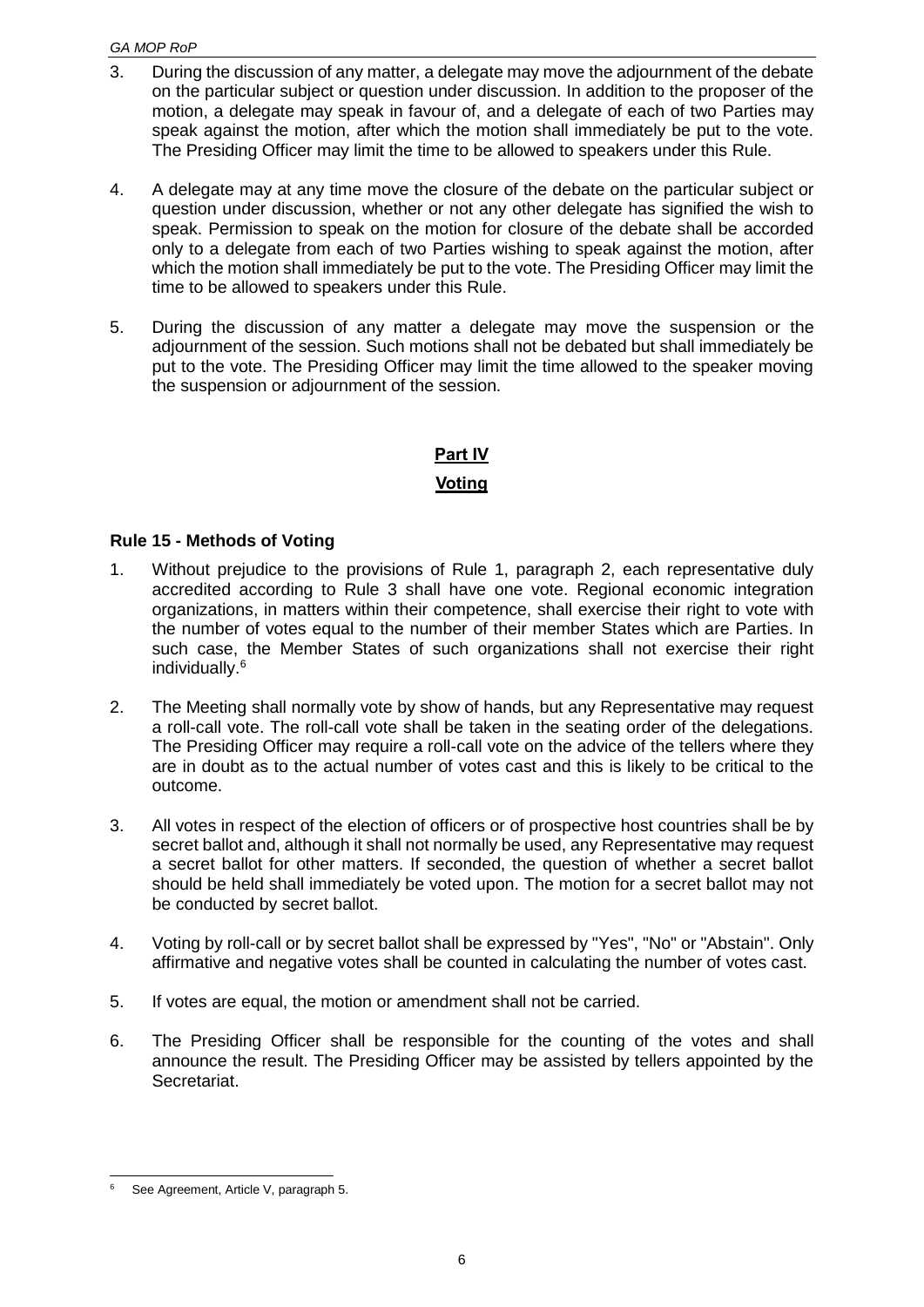7. After the Presiding Officer has announced the beginning of the vote, it shall not be interrupted except by a Representative on a point of order in connection with the actual conduct of the voting. The Presiding Officer may permit Representatives to explain their votes either before or after the voting and may limit the time to be allowed for such explanations.

### <span id="page-6-0"></span>**Rule 16 - Majority**

Except where otherwise provided for under the provisions of the Agreement, these Rules or the Terms of Reference for the Administration of the Trust Fund, all votes on procedural matters relating to the forwarding of the business of the meeting shall be decided by a simple majority of votes cast, while all other decisions shall be taken by a two-thirds majority of votes cast.

### <span id="page-6-1"></span>**Rule 17 - Procedure for Voting on Motions and Amendments**

- 1. A delegate may move that parts of a proposal or of an amendment be voted on separately. If objection is made to the request for such division, the motion for division shall be voted upon first. Permission to speak on the motion for division shall be accorded only to a delegate from each of two Parties wishing to speak in favour of and a delegate from each of two Parties wishing to speak against the motion. If the motion for division is carried, those parts of the proposal or amendment which are subsequently approved shall be put to the vote as a whole. If all operative parts of the proposal of the amendment have been rejected, the proposal or the amendment shall be considered to have been rejected as a whole.
- 2. When an amendment is moved to a proposal, the amendment shall be voted on first. When two or more amendments are moved to a proposal, the Meeting shall vote first on the amendment furthest removed in substance from the original proposal and then on the amendment next furthest removed therefrom, and so on until all amendments have been put to the vote. When, however, the adoption of one amendment necessarily implies the rejection of another amendment, the latter amendment shall not be put to the vote. If one or more amendments are adopted, the amended proposal shall then be voted upon. A motion is considered an amendment to a proposal if it merely adds to, deletes or revises part of that proposal.
- 3. If two or more proposals relate to the same question, the Meeting shall, unless it decides otherwise, vote on the proposals in the order in which they have been submitted. The Meeting may, after voting on a proposal, decide whether to vote on the next proposal.

#### <span id="page-6-2"></span>**Rule 18 - Elections**

- 1. If in an election to fill one place no candidate obtains the required majority in the first ballot, a second ballot shall be taken restricted to the two candidates obtaining the largest number of votes. If in the second ballot the votes are equally divided, the Presiding Officer shall decide between the candidates by drawing lots.
- 2. If in the first ballot there is a tie amongst candidates obtaining the second largest number of votes, a special ballot shall be held amongst them to reduce the number of candidates to two.
- 3. In the case of a tie amongst three or more candidates obtaining the largest number of votes in the first ballot, a special ballot shall be held amongst them to reduce the number of candidates to two. If a tie then results amongst two or more candidates, the Presiding Officer shall reduce the number to two by drawing lots, and a further ballot shall be held in accordance with paragraph 1 of this Rule.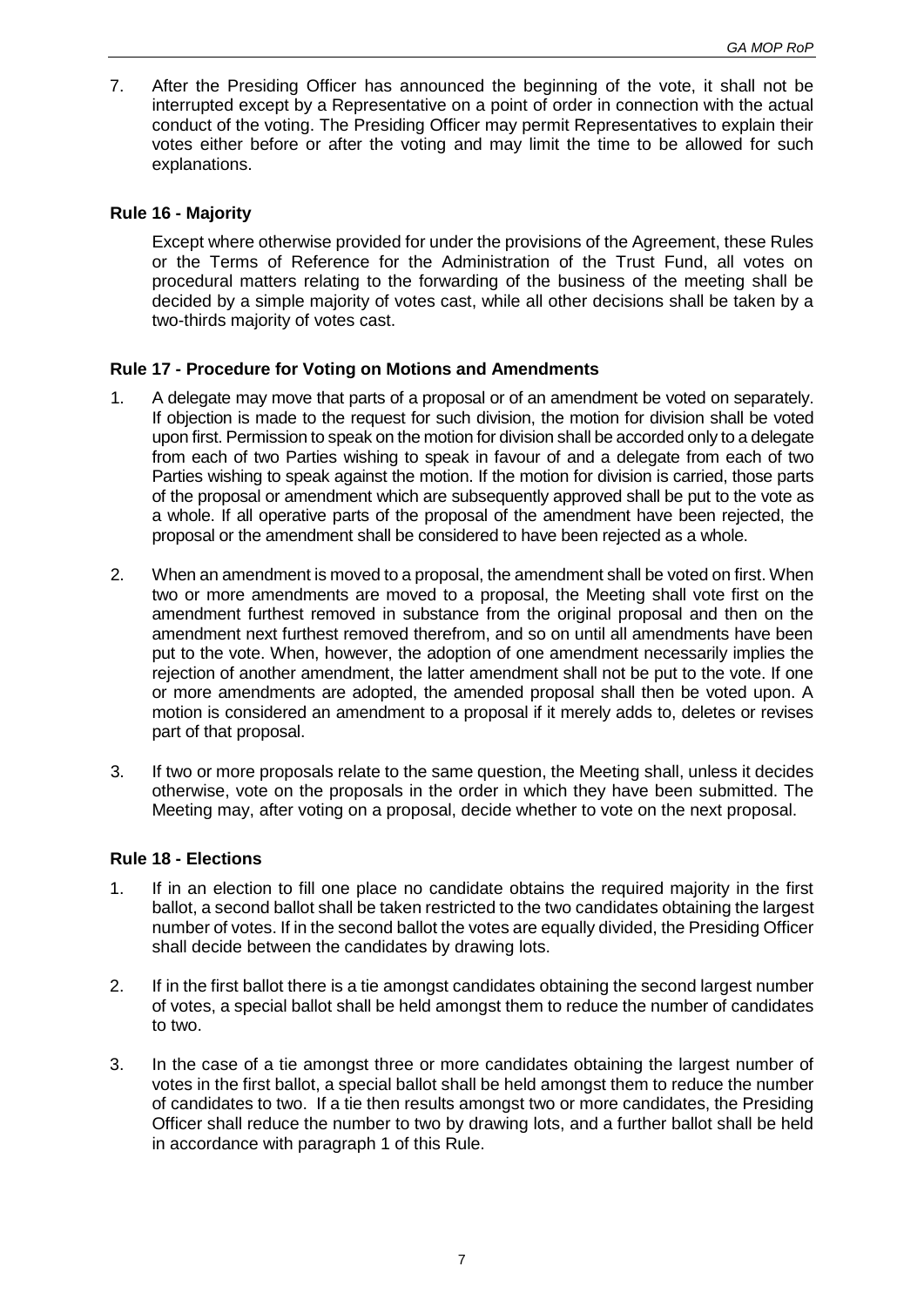### **Part V Languages and Records**

### <span id="page-7-1"></span><span id="page-7-0"></span>**Rule 19 - Official and Working Languages**

- 1. English and French shall be the official and working languages of the meeting.
- 2. Speeches made in any of the working languages shall be interpreted into the other working language.
- 3. The official documents of the meeting shall be distributed in the working languages.

### <span id="page-7-2"></span>**Rule 20 - Other Languages**

- 1. A delegate may speak in a language other than a working language. They shall be responsible for providing interpretation into a working language, and interpretation by the Secretariat into the other working language may be based upon that interpretation.
- 2. Any document submitted to the Secretariat in any language other than a working language shall be accompanied by a translation into one of the working languages.

### <span id="page-7-3"></span>**Rule 21 - Summary Records**

- 1. Summary records of plenary sessions shall be kept by the Secretariat in the working languages of the meeting. These shall be made available on the website of the Agreement as soon as possible after the meeting.
- 2. Committees and working groups shall decide upon the form in which their records shall be prepared.

### **Part VI Publicity of Debates**

#### <span id="page-7-5"></span><span id="page-7-4"></span>**Rule 22 - Plenary Sessions**

All plenary sessions of the meeting shall be open to the public, except that in exceptional circumstances the Meeting may decide, by a two-thirds majority of Representatives present and voting, that any single session be closed to the public.

#### <span id="page-7-6"></span>**Rule 23 - Sessions of Committees and Working Groups**

As a general rule, sessions of committees and working groups shall be limited to the delegates and to observers invited by the Chairpersons of the committees or working groups.